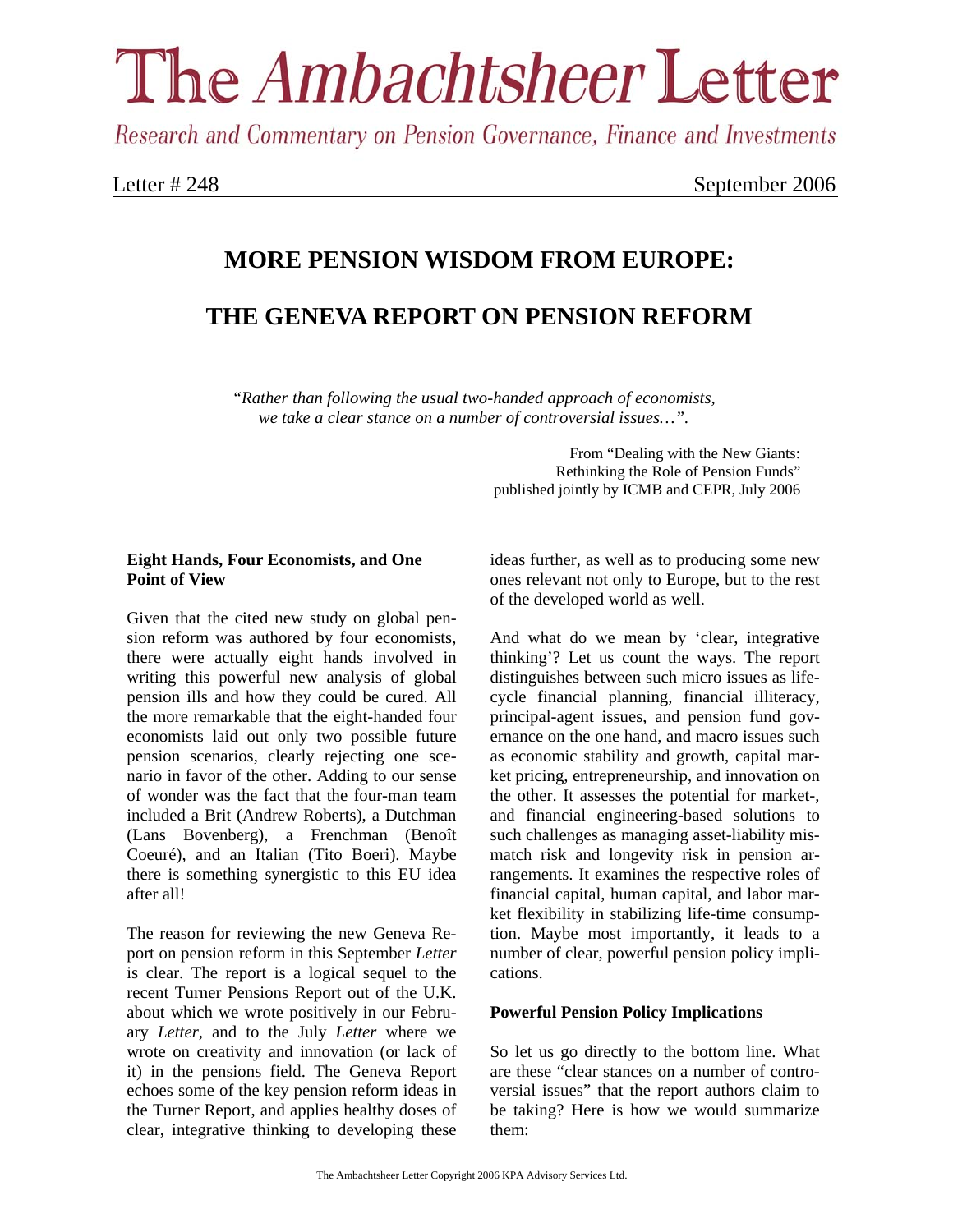- National Pillar #1 pay-go systems should continue to offer a basic pension for workers with low lifetime incomes.
- Workers with higher incomes should supplement this basic public pension with funded private pension provisions in order to maintain their standard of living in retirement.
- For these higher income workers, membership in a stand-alone, collective occupational pension plan should be mandatory. These pension plans should offer only limited investment choice, with well-thought-out default options for those who would prefer not to, or refuse to make choices themselves.
- Such default options should recognize that young workers are endowed with substantial human capital and have considerable capacity to bear financial risk, thus able to supply long-horizon, risk-bearing capital to financial markets. These risky, definedcontribution claims should gradually shift into guaranteed defined-benefit claims as participants grow older and become more dependent on pension wealth for their consumption.
- Stand-alone pension plan organizations must be well-governed, with a clear separation between the oversight function and the executive management function.
- 'Mark-to-market' disclosure of the assets and liabilities of traditional DB pension plans should be welcomed, as it enhances market discipline, transparency, and risk management.
- In DB plan cases where asset-liability mismatch risk is currently excessive, interest rate swap overlays can, and should be executed to reduce balance sheet risk without giving up diversification and returns.
- The general move away from sponsoring DB plans by corporations should be welcomed, as in dynamic economies with competitive labor markets, most corporations are in fact ineffective, inefficient, often-conflicted guarantors of pension claims.
- Countries with aging populations need strategies to protect long-run labor supply. Fertility can be enhanced by more flexible life-cycle policies that lead to a better paren-

tal reconciliation of work and family. The resulting higher effective retirement ages raise the return on human capital, and also act as buffers for absorbing financial market and longevity risks

Having summarized the report authors' "clear stances on a number of controversial issues", we now comment on a number of these stances in greater detail.

#### **Labor Markets and Human Capital**

The 'labor markets and human capital' part of the report is probably the biggest mind-stretcher for readers with a bread-and-butter pension fund management mindset. Yet, from an integrative thinking perspective, it may be one of the report's most valuable contributions. Aging not only increases the need for more financial capital, but also for more investment in human capital. With increased longevity, we need to foster higher returns on human capital to increase welfare and consumption. Yet, with the historical emphasis on early retirement, human capital is depreciated early. Further, people have been concentrating their work effort in the relatively short period of time during their lives in which they also raise their children. This has increased the opportunity costs of raising children in terms of foregone career opportunities. This has been an important contributor to falling birth rates in the developed world.

How do we extend working life and get a better reconciliation of family, fertility, and career? Not an inconsequential question. One answer is to foster lifetime education so that human capital doesn't depreciate too rapidly (i.e., learned skills don't become obsolescent). Another answer is to move life course patterns towards longer, more flexible, active periods in which people are engaged in the labor market. Such a move would have powerful societal benefits. For example, it would ease career pressure at that biologicallydetermined time when parents could create, and care for young children. Later in life, fulfilling work provides stimulus, companionship, and extended health. Finally, with better-maintained human capital, older workers can bear more risk as they accumulate pension rights, thus poten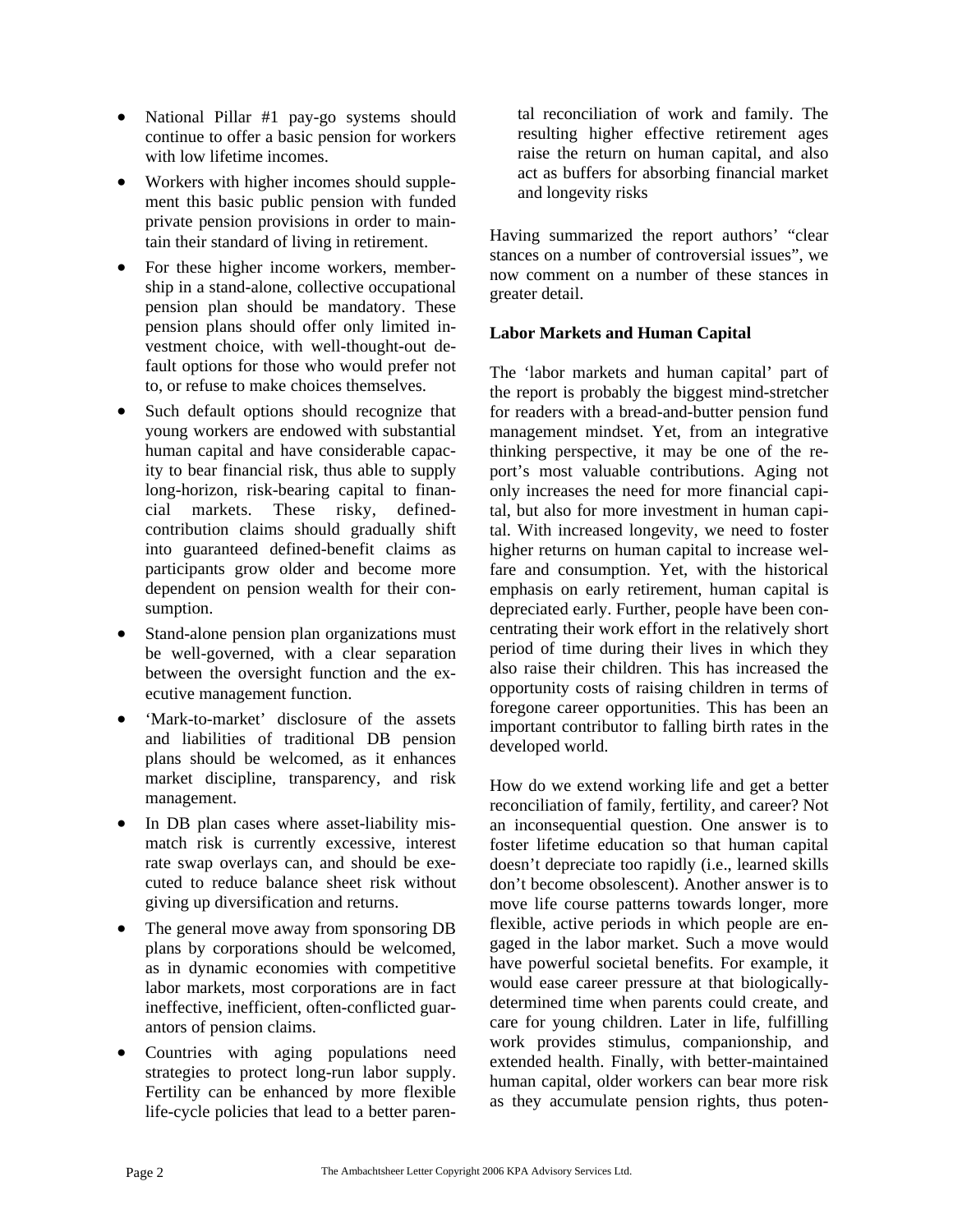tially keeping costs in check and at the same time providing economies with additional risk capital.

The report's message in these matters is clear. Pension reform cannot just be about pension legislation, regulation, arrangements, institutions, and financial strategies, narrowly defined. In the broader scheme of things, education strategies and how labor markets function are just as important.

### **Optimal Risk-Sharing**

On the question of optimal pension plan design, the report authors are of the view that employers, especially corporate ones, are far from ideal pension guarantors for a number of reasons. At the same time, the authors believe that collective pension funds can create considerable value for participants relative to leaving people to accumulate pension wealth on their own. Specifically, expert, arms-length pension delivery organizations can help workers design and implement the low-cost, optimal life-cycle strategies that are critical to maintaining stable lifetime consumption patterns. In parallel, through their investment operations, these pension organizations can contribute to the stabilization of economic activity in general, and to the stabilization of capital markets activity in particular.

So far so good, but now comes the hard part. How should pension plan participants share financial markets and demographic risks? The report authors make the sensible point that whatever risk-sharing deal is struck, it should be defined before-the-fact, rather than negotiated after some 'bad news' shock from the financial markets, or the demographic front hits the pension plan radar screen. Another sensible point they make is that tying future generations into risksharing pension deals may be welfare-enhancing in theory, but is problematic in practice. There are strong practical incentives for the current generation of pensioners and older workers to spend surpluses now, and to shift the negative financial consequences of asset shortfalls into future generations. So where does that leave us with regard to workable risk-sharing pension deals? Here we found the report long on words, and short on clarity. It seems to us that the bottom line is that individuals begin their working

lives by accumulating claims on an optimallymanaged risky investment portfolio, and say 40 or so years later, end their working lives with claims on an optimally-managed annuity portfolio. We don't know if the authors would agree because they don't really directly say.

#### **Optimal Pension Fund Organizations**

We were pleased to discover that the report contained a chapter titled "Informational Asymmetries and the Optimal Organization of Pension Funds". We were further pleased to discover that most of the authors' views in that chapter were closely aligned with our own. For example, this observation is right on the money from our perspective: "…the constellation of stakeholders gravitating towards pension funds (e.g. trade union representatives, trustees, advisors, auditors, law-makers, regulators) makes information asymmetry and conflicts of interests a key concern…". This leads them to the logical conclusion that "agency problems are best addressed by non-profit, collective pension funds".

In commenting on how these non-profit, collective pension funds should be organized, we fully agree with the report's broad recommendation that there should be a clear separation between a fund's oversight function (e.g., its board of trustees or supervisors) and the fund's operational management function. However, we would quibble with some of the report's more specific recommendations and assumptions regarding fund governance and organization design such as:

- The enforcement of stakeholder rights within pension funds should be underpinned by direct plan member voting mechanisms.
- Pension funds should have investment committees to make investment decisions. This includes decisions regarding asset allocation, individual portfolio activity, diversification, and corporate control of companies the fund has invested in.
- The underlying assumption of the report writers seems to be that the non-profit, collective pension funds they envision would fully outsource investment management, benefit administration, and related IT services.